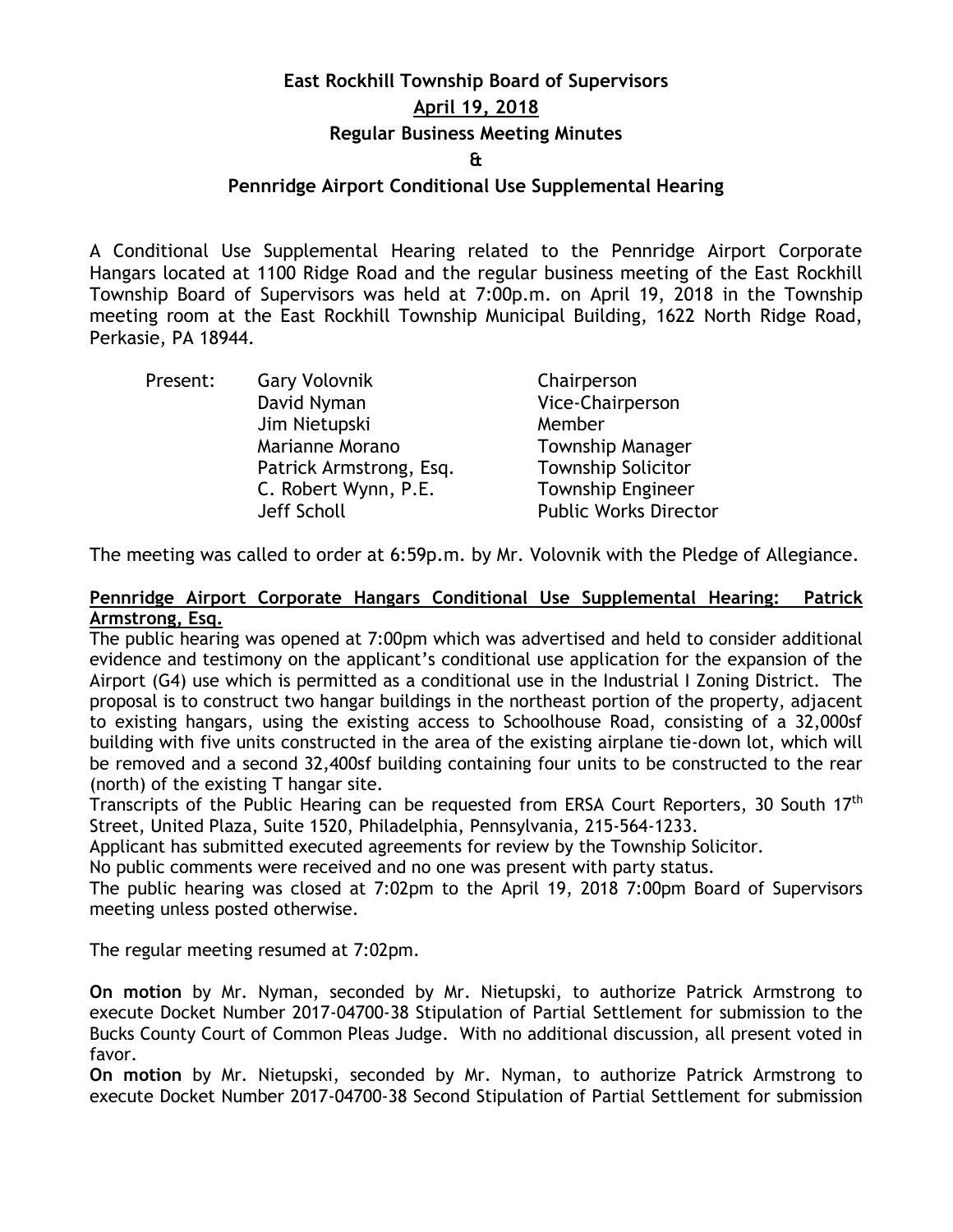to the Bucks County Court of Common Pleas Judge. With no additional discussion, all present voted in favor.

**On motion** by Mr. Nyman, seconded by Mr. Nietupski, to authorize Patrick Armstrong to execute Docket Number 2017-04721-39 Stipulation of Settlement of Land Development for submission to the Bucks County Court of Common Pleas Judge. With no additional discussion, all present voted in favor.

It was noted any defaults would be addressed by the Judge of the Bucks County Court of Common Pleas.

#### **Public Comment #1**

 Jim Frederick, 1524 Park Avenue, requested the speed limit on his road that is posted 35mph be lowered to 25mph. Pennridge Regional Police performs traffic enforcement on Old Bethlehem Pike and will include Park Avenue.

#### **Announcements:**

Mr. Volovnik announced Upcoming Meetings.

#### **Approval of Minutes and Bills Payable:**

#### **Approval of Minutes from March 27, 2018 Regular Meeting**

**On motion** by Mr. Nyman, seconded by Mr. Nietupski, to adopt the meeting minutes from the Board of Supervisors' March 27, 2018 Regular Meeting. With no additional discussion, all present voted in favor.

#### **Payment of Unpaid Bills dated April 13, 2018 in the amount of \$189,503.78.**

**On motion** by Mr. Nietupski, seconded by Mr. Nyman, to approve payment of Bills List dated April 13, 2018 in the amount of \$189,503.78. With no additional discussion, all present voted in favor.

#### **Pennridge Community Center Report: David Nyman**

The second quarter Pennridge Community Center Newsletter is in the Board's packets and available for the public. Of note, the car group that presents Perkasie Boroughs *Under the Stars Car Show* has declined to participate in 2018 due to damage caused by the use of alcohol at the event. They will hold a car show at Pennridge High School on July 28 in partnership with the Senior Center.

**On motion** by Mr. Volovnik, seconded by Mr. Nietupski, to approve the Pennridge Community Center Report. With no additional discussion, all present voted in favor.

# **Pennridge Wastewater Treatment Authority Report: John Cressman**

The March 26, 2018 draft minutes and February 2018 flows are on file.

**On motion** by Mr. Nyman, seconded by Mr. Nietupski, to approve the Pennridge Wastewater Treatment Authority Report. With no additional discussion, all present voted in favor.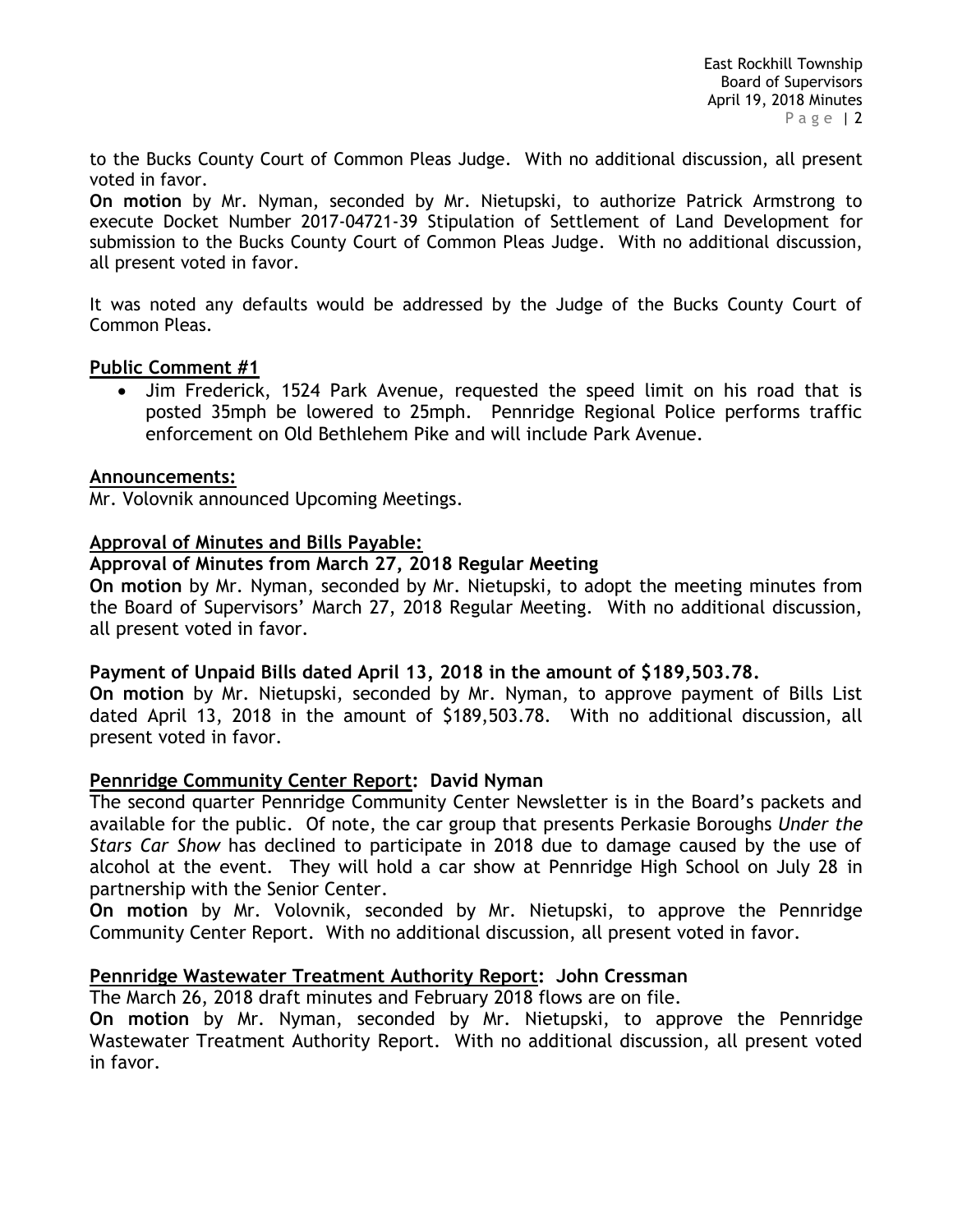# **Pennridge Regional Police Commission Report: Sgt. Maloney**

Sergeant Maloney shared the March 2018 Pennridge Regional Police activity report. The report is on file. Mr. Nyman noted the Pennridge Community Center appreciated the Chief of Police meeting with Pennridge Community Center members.

**On motion** by Mr. Nietupski, seconded by Mr. Nyman, to approve the Police Commission Report. With no additional discussion, all present voted in favor.

# **Township Manager's Report: Marianne Morano**

**Comprehensive Plan Update Proposal:** Proposals were received from Boucher and James in the amount of \$49,000; Gilmore Associates in the amount of \$48,866 and Bucks County Planning Commission in the amount of \$25,692 to update the 2005 Comprehensive Plan. Mr. Evan Stone, Bucks County Planning Commission Executive Director, was present to review his proposal. Consensus of the Board was to not have a separate ad hoc committee but to invite all residents along with Park and Recreation members to Planning Commission work sessions to participate in development of the plan update. The update process will commence September, 2018.

**On motion** by Mr. Nyman, seconded by Mr. Nietupski, to authorize the execution of Bucks County Planning Commission proposal updating the 2005 Comprehensive Plan for a total base cost / not to exceed amount of \$25,692.00. With no additional discussion, all present voted in favor.

**Zoning Hearing Application for 2055 North Rockhill Road:** The applicant appeals the Township's Notice of Violation dated March 23, 2018 related to an asphalt plant. Applicant appeals the determination (i) that an asphalt plant on the property violates or will violate the Zoning Ordinance (ii) that an asphalt plant on the property requires relief from the Zoning Hearing Board, and (iii) that land development approval from the Board of Supervisors is required to operate an asphalt plant. Alternatively, the Applicant requests a special exception to permit an asphalt plant as an accessory use to the H12 Extractive Operation use. This application shall be combined and consolidated with an existing appeal that is scheduled for April 25, 2018.

**2018 Road Project Bid Results**: Bid proposals were provided to the Board for paving Branch Road from SR313 to Schwenkmill Road per the approved 2018 budget. The amount of \$93,500 was budgeted for the overlay and the lowest bid amount exceeds the budget by \$35,874.50. Township Engineer has reviewed the submitted bid documents and did not have any concerns. Consensus was to not delay the infrastructure improvement.

**On motion** by Mr. Nietupski, seconded by Mr. Nyman, to approve Bray Brothers, Inc. in the amount of \$129,374.50 for an overlay on Branch Road from SR313 to Schwenkmill Road per the submitted bid documents. With no additional discussion, all present voted in favor.

**Resolution 2018-08 Fixing the East Rockhill Township Fees as of April 20, 2018. On motion** by Mr. Nyman, seconded by Mr. Nietupski, to adopt Resolution 2018-08 setting the fees as of April 20, 2018 as presented. With no additional discussion, all present voted in favor.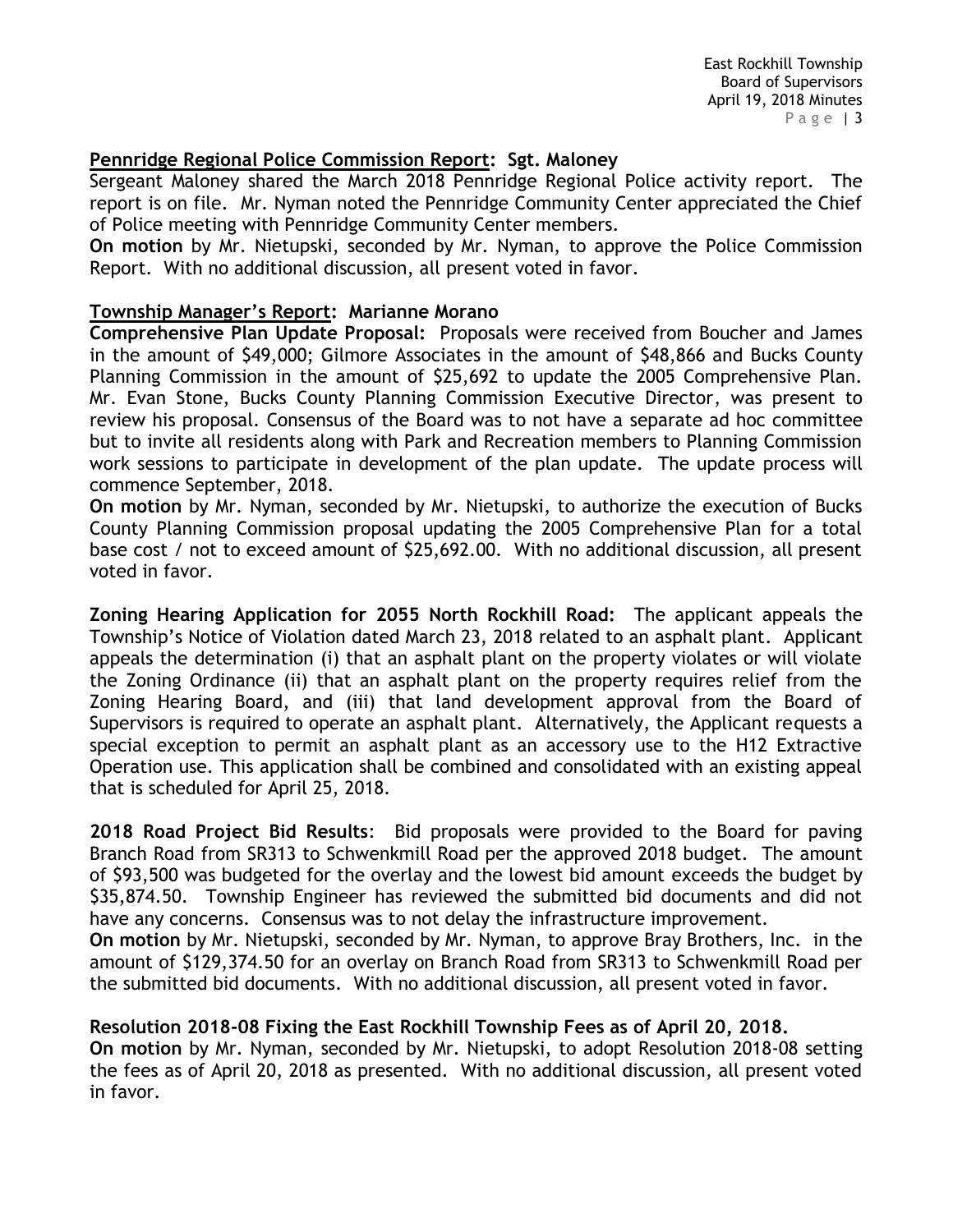East Rockhill Township Board of Supervisors April 19, 2018 Minutes Page | 4

#### **Offer of Employment for Administrative Assistant:**

**On motion** by Mr. Nietupski, seconded by Mr. Nyman, to ratify Mrs. Morano's action offering employment to LuAnn Hebrank as a full-time Administrative Assistant effective April 25, 2018. With no additional discussion, all present voted in favor.

Mrs. Morano requested an Executive Session to discuss real estate.

**On motion** by Mr. Nyman, seconded by Mr. Nietupski, to approve the Township Manager Report. With no additional discussion, all present voted in favor.

#### **Public Works Report: Jeff Scholl**

Mr. Scholl updated the Board on Public Works activities for March, 2018. Of note, during recent heavy rain events Derstine's, Frank Environmental, and B&C Septic assisted with a pump failure at the Three Mile Run Road pump station. A pump with 9,000 hours on it was taken offline and is being refurbished. Once that has been returned a pump with 8,600 hours will be evaluated. The Public Works report is on file.

**On motion** by Mr. Nyman, seconded by Mr. Nietupski, to approve the Township Public Works Report. With no additional discussion, all present voted in favor.

#### **Engineer Report: C. Robert Wynn, P.E.**

**Subdivision Plan Review Status.** Review dated April 9, 2018 is in the Board's packets. No action is necessary.

#### **North Rockhill Road Speed Limit:**

**On motion** by Mr. Nyman, seconded by Mr. Nietupski, to authorize the advertisement and Ordinance change lowering the speed limit on North Rockhill Road from Old Bethlehem Pike to the railroad crossing train bridge from 35mph to 25mph. With no additional discussion, all present voted in favor.

**On motion** by Mr. Nietupski, seconded by Mr. Nyman, to approve the Township Engineer report. With no additional discussion, all present voted in favor.

#### **Solicitor Report: Patrick Armstrong, Esq.**

**Consideration of Firework Sale Ordinance Amendment**. Mr. Armstrong advised the Board of a Pennsylvania Law change allowing commercial firework sales. Current Zoning Ordinance would most likely consider it a retail sale use. It was noted the law allows display's 150 feet from residential buildings, that you must be at least 18 years of age and cannot be under the influence. Consensus was to not authorize an Ordinance amendment at this time.

Mr. Armstrong requested an Executive Session to discuss litigation in regards to Pennridge Development Mandamus litigation and a right-to-know appeal. Mr. Armstrong noted the Board may need to reconvene after adjournment.